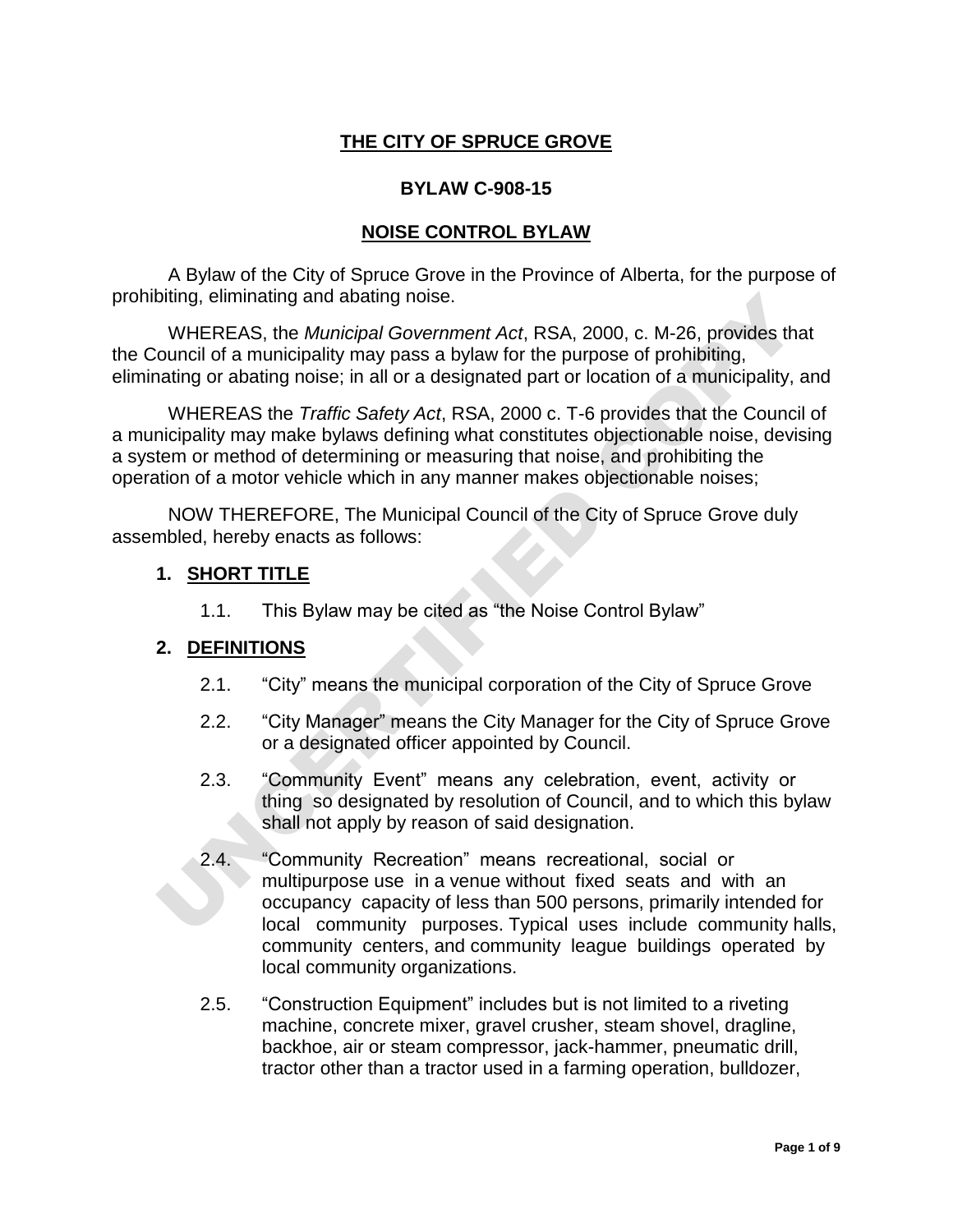front end loader, motor scraper, motor grader or any other tool, device or machine of a noisy nature.

- 2.6. "Construction Noise" means noise caused by construction equipment
- 2.7. "Council" means the Municipal Council of the City of Spruce Grove.
- 2.8. "Excessive Noise" means any sound which in the opinion of the Peace Officer, having regard for all circumstances, including the time of day and the nature of the activity generating the sound, is likely to unreasonably annoy or disturb persons or to injure, endanger or detract from the comfort, repose, health, peace or safety of persons within the boundary of the City of Spruce Grove.
- 2.9. "Holiday" means any day declared as such by municipal, provincial or federal government and includes Sundays.
- 2.10. "Lease" means a lease to use the property for a period of time in excess of 48 hours.
- 2.11. "License" means a license to use the property for a period of time in excess of 72 hours.
- 2.12. "Motor Vehicle" means motor vehicle as defined in the *Traffic Safety Act*, RSA, 2000, c. T-6
- 2.13. "Off highway Vehicle" means an Off Highway Vehicle as defined in the *Traffic Safety Act* as amended.
- 2.14. "Owner" means
- of day and the nature of the activity generating the sound, is likely to derive unreasonably amony or disturb persons or to injure, endanger or detract from the comfort, repose, health, peace or safety of persons within th a. with respect to property used for community recreation, the person with the short term rental agreement, sublicense agreement, lease or license to use the property, and the person occupying or otherwise controlling the said property, but does not include the person who is the registered owner of the property.
	- with respect to all other property, the person with the short term rental agreement, sublicense agreement, lease or license to use the property, the person occupying or otherwise controlling the said property and the person who is the registered owner of the property.
	- 2.15. "Peace Officer" means a member of the Royal Canadian Mounted Police, a Peace Officer appointed under the Peace Officer Act, or a City Bylaw Officer.
	- 2.16. "Permit" means a written permit issued by the City Manager pursuant to Section 4.1 of the bylaw.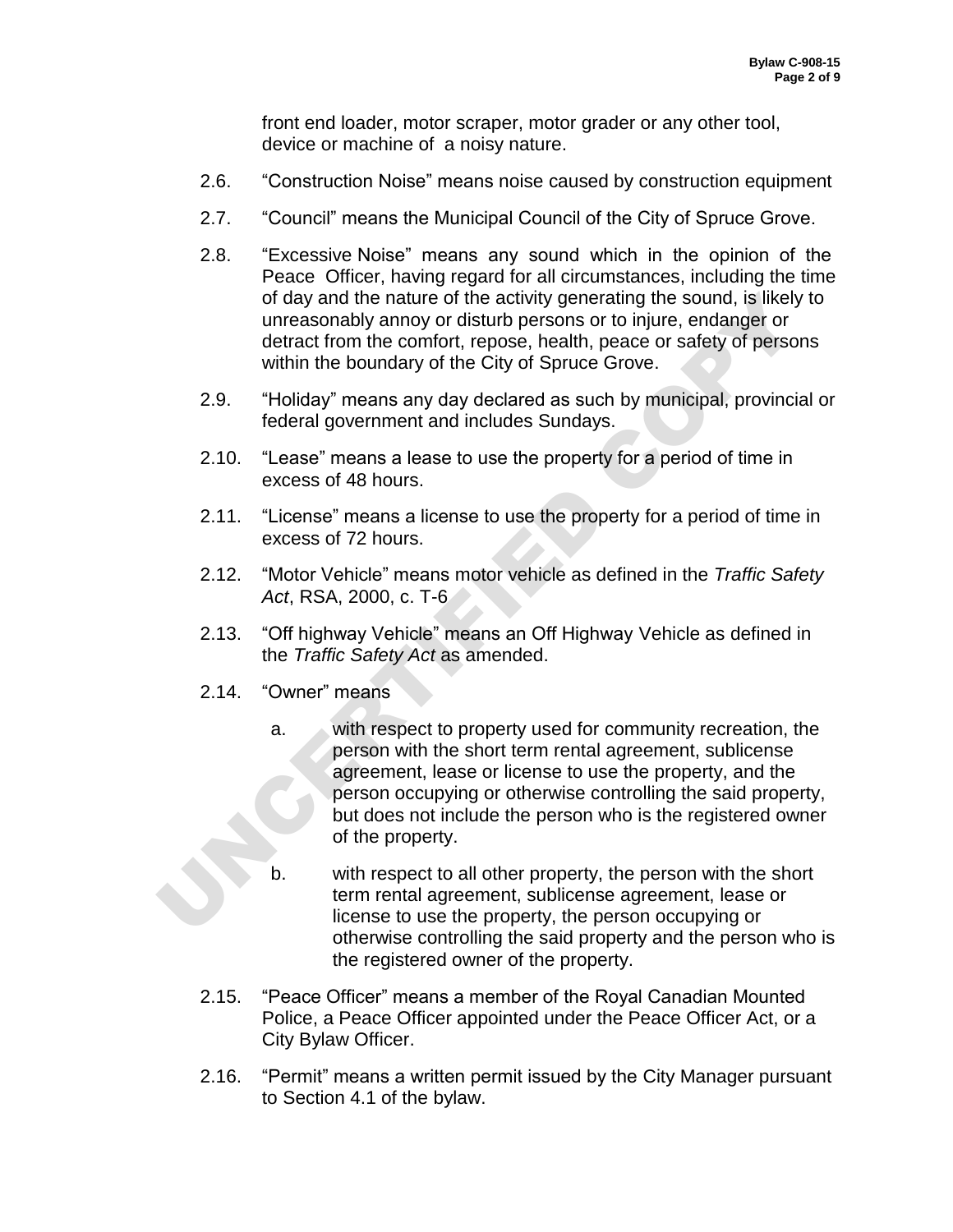- 2.17. "Person" includes any individual, corporation, firm, partnership, association, society, or registered company.
- 2.18. "Short Term Rental Agreement" means a right to use property for a period of time of 72 hours or less.
- 2.19. "Sublicense Agreement" means a right to use property for a period of 72 hours or less, which is obtained from the holder of a license to use the said property.
- 2.20. "Violation Tag" means a ticket or similar document issued by a Peace Officer pursuant to the *Municipal Government Act*, RSA, 2000, c. M-26.
- 2.21. "Violation Ticket" means a ticket issued pursuant to Part II of the *Provincial Offences Procedure Act*, RSA, 2000, c. P-34.

## **3. VIOLATIONS**

- 3.1. Except to the extent permitted by the bylaw, no person shall:
	- a. cause excessive noise within the City;
	- b. operate or permit any other person to operate within the City a motor vehicle that causes excessive noise; or
	- c. operate or permit any other person to operate within the City an off-highway vehicle that causes excessive noise.
- 3.2. No owner shall allow property they own to be used in such a way that there is excessive noise originating from the property.
- 2.20. "Violation Tag" means a ticket or similar document issued by a Pea<br>
2.21. "Violation Ticket" means a ticket issued pursuant to Part II of<br>
26.<br>
2.21. "Violation Ticket" means a ticket issued pursuant to Part II of<br> 3.3. A Peace Officer may direct any person who has caused or made excessive noise, or any person who owns property from which excessive noise has originated, to abate or eliminate the excessive noise. Such a direction may be either verbal or written. If the direction is written, the direction shall be in the form set out in Schedule A attached hereto and forming part of this bylaw.
	- 3.4. Where an activity which is not specifically prohibited by any federal, provincial or municipal laws or regulations, including this bylaw and which involves creating or making a sound which:
		- a. is or may become; or
		- b. creates or produces or may create or produce

noise, a person engaging in such activity shall do so in such manner as to create as little sound as practicable under the circumstances.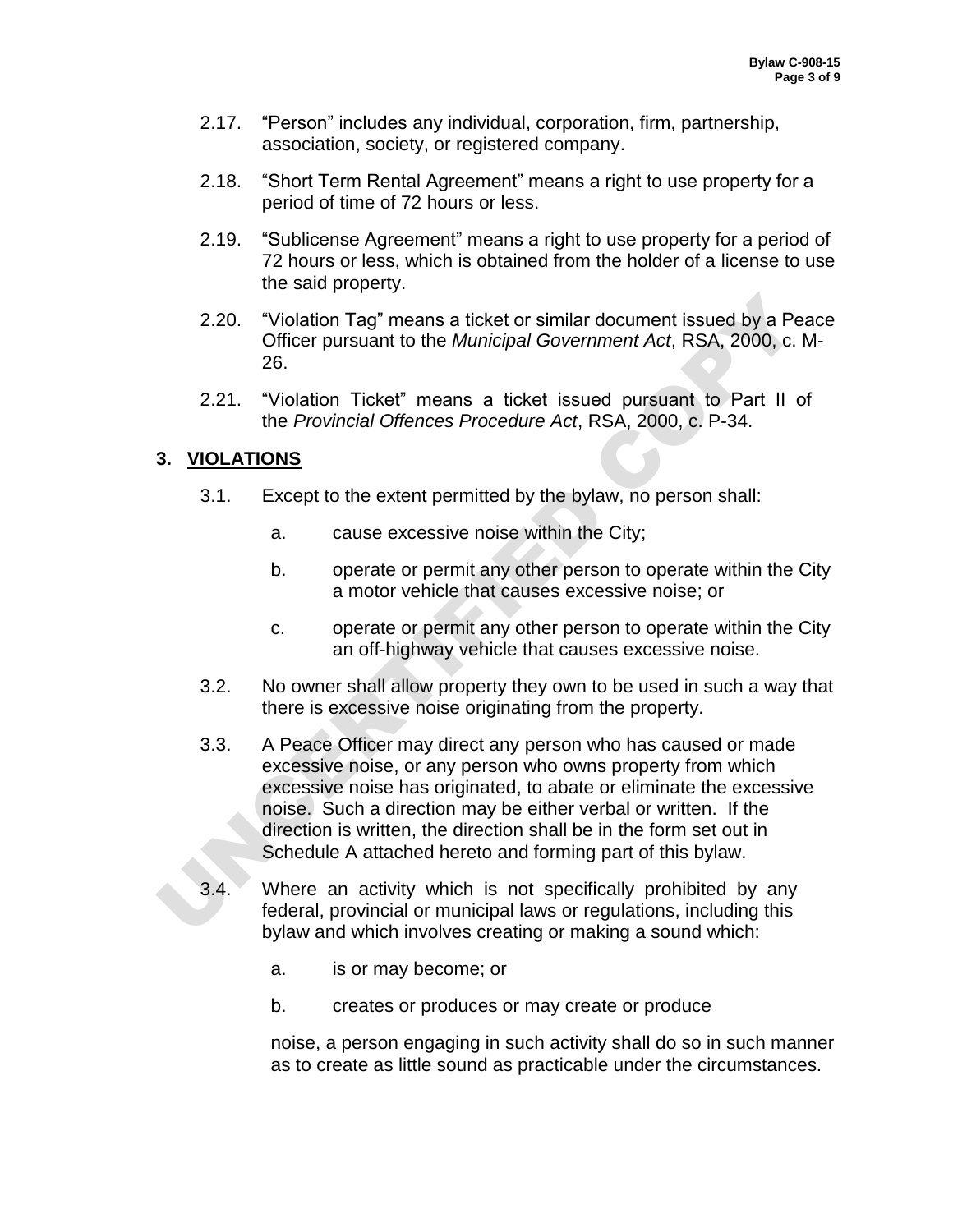- 3.5. Engine Retarder Brakes
	- a. The use of Engine Retarder Brakes is prohibited within the City Limits. Such limits shall include that portion of Highway 16A, which passes through the City.

#### **4. PERMITS AND NON-APPLICATION OF BYLAW**

- 4.1. The City Manager may upon written request; issue a permit to a person for the purpose of suspending the provisions of this bylaw, and the permit shall specify the dates and hours during which noise may occur.
- 4.2. Any such permit issued shall be produced to a Peace Officer upon demand.
- 4.3. Persons owning or controlling construction equipment, and persons owning or controlling land on which construction equipment is being operated shall be exempt from the provisions of this bylaw if:
	- a. the noise is generated pursuant to work done in the normal manner to the industry;
	- b. the noise is generated between the hours as authorized by and set out in Schedule B attached to and forming part of this bylaw; and
- extrained the purpose of suspending the provisions of this bylaw,<br>and the permit shall specify the dates and hours during which noise<br>may occur.<br>4.2. Any such permit issued shall be produced to a Peace Officer upon<br>demand. c. all necessary federal, provincial and municipal permits, licenses and approvals have been obtained and the work is not contrary to any federal, provincial or municipal laws or regulations.
	- 4.4. This bylaw does not apply:
		- a. to work carried on by the City or its agents, contractors, servants or employees, acting within the scope of the agency, contract, or employment, as the case may be;
		- b. to the performance of work by any person on land zoned as M-1 Industrial pursuant to the City Land Use Bylaw, as amended, if:
			- (i) the noise is generated pursuant to the work done in the normal manner to that end;
		- c. to persons operating domestic equipment including, without restricting the generality of the foregoing, lawn mowers, snow blowers, garden tillers, hedge trimmers, weed trimmers and air blowers, and persons owning or controlling property upon which such equipment is used if the noise is of a temporary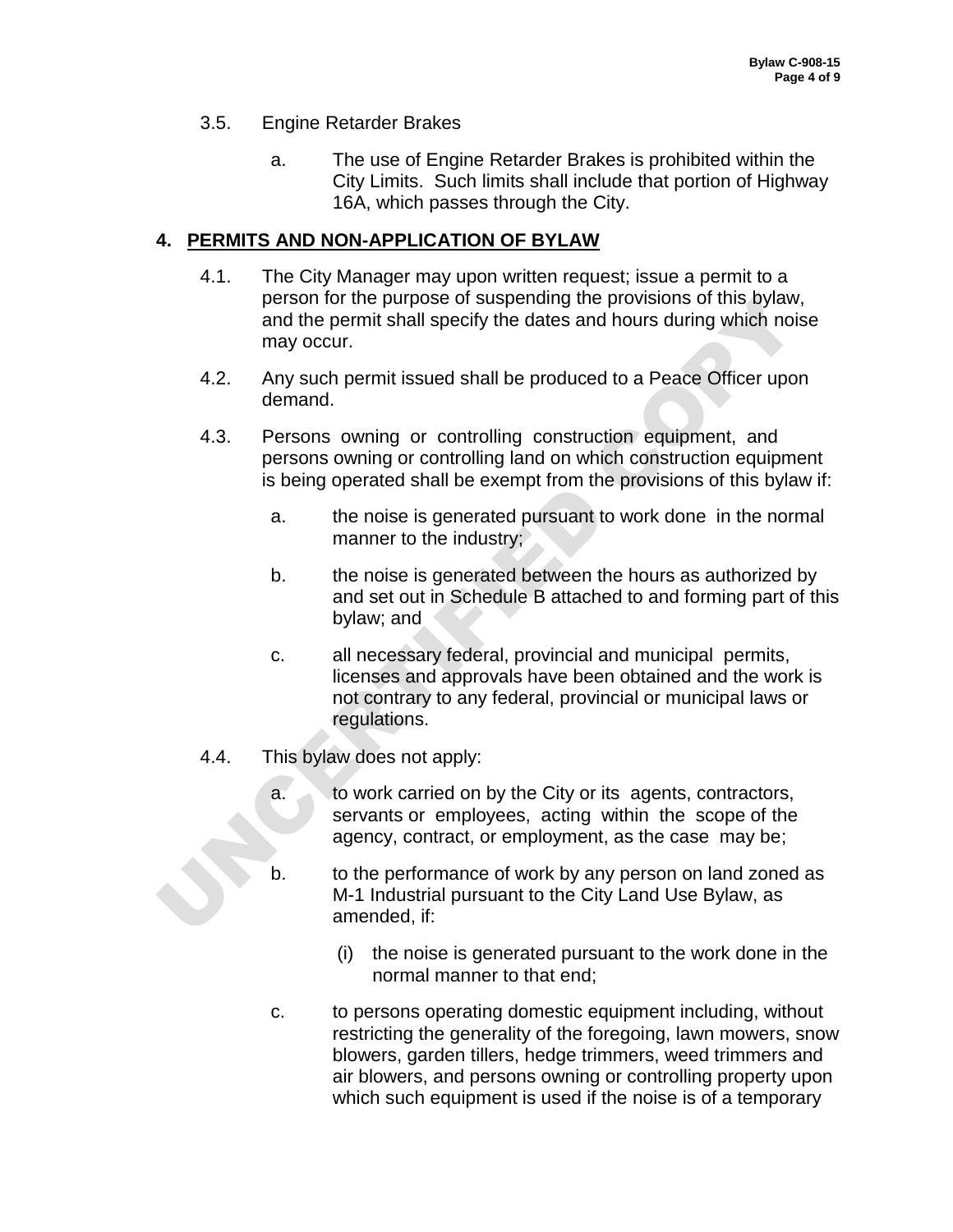or intermittent nature, the equipment is properly maintained and operated in a normal manner for that type of equipment; and the noise occurs between the hours of 7:00 a.m. and 10:00 p.m.; or

d. to Community Events.

### **5. AUTHORIZATION TO INSPECT**

5.1. A Peace Officer may enter any land, building or premise to inspect for conditions that may constitute a contravention of this bylaw.

### **6. EMERGENCIES**

6.1. Nothing shall render any person liable to a fine, penalty or punishment for performing work of an emergency nature for the preservation or protection of life, health or property.

## **7. PENALTIES**

- 7.1. Any person who contravenes the provisions of this bylaw is guilty of an offence and liable upon summary conviction;
	- a. to a fine for a first offence as set out in Schedule C attached hereto and forming part of this bylaw;
	- b. to a fine for a second offence as set out in Schedule C attached hereto and forming part of this bylaw.
- 7.2. Under no circumstances shall any person contravening any provisions of this bylaw be subject to the penalty of imprisonment.

## **8. VIOLATION TAG**

- 5.1. A Peace Officer may enter any land, building or premise to inspect<br>conditions that may constitute a contravention of this bylaw.<br>
6. EMERGENCIES<br>
6.1. Nothing shall render any person liable to a fine, penalty or<br>
puni 8.1. A Peace Officer is hereby authorized and empowered to issue a violation tag to any person who the Peace Officer has reasonable and probable grounds to believe has contravened any provisions of this bylaw.
	- 8.2. Any person who is issued a violation tag for contravention of this bylaw shall immediately discontinue creating excessive noise to avoid prosecution or a second offence.
	- 8.3. If the excessive noise continues, or is allowed to continue, a second violation tag may be issued.
	- 8.4. Where a violation tag is issued pursuant to this bylaw, the person whom the violation tag is issued may, in lieu of being prosecuted for the offence, pay the City the penalty specified on the violation tag.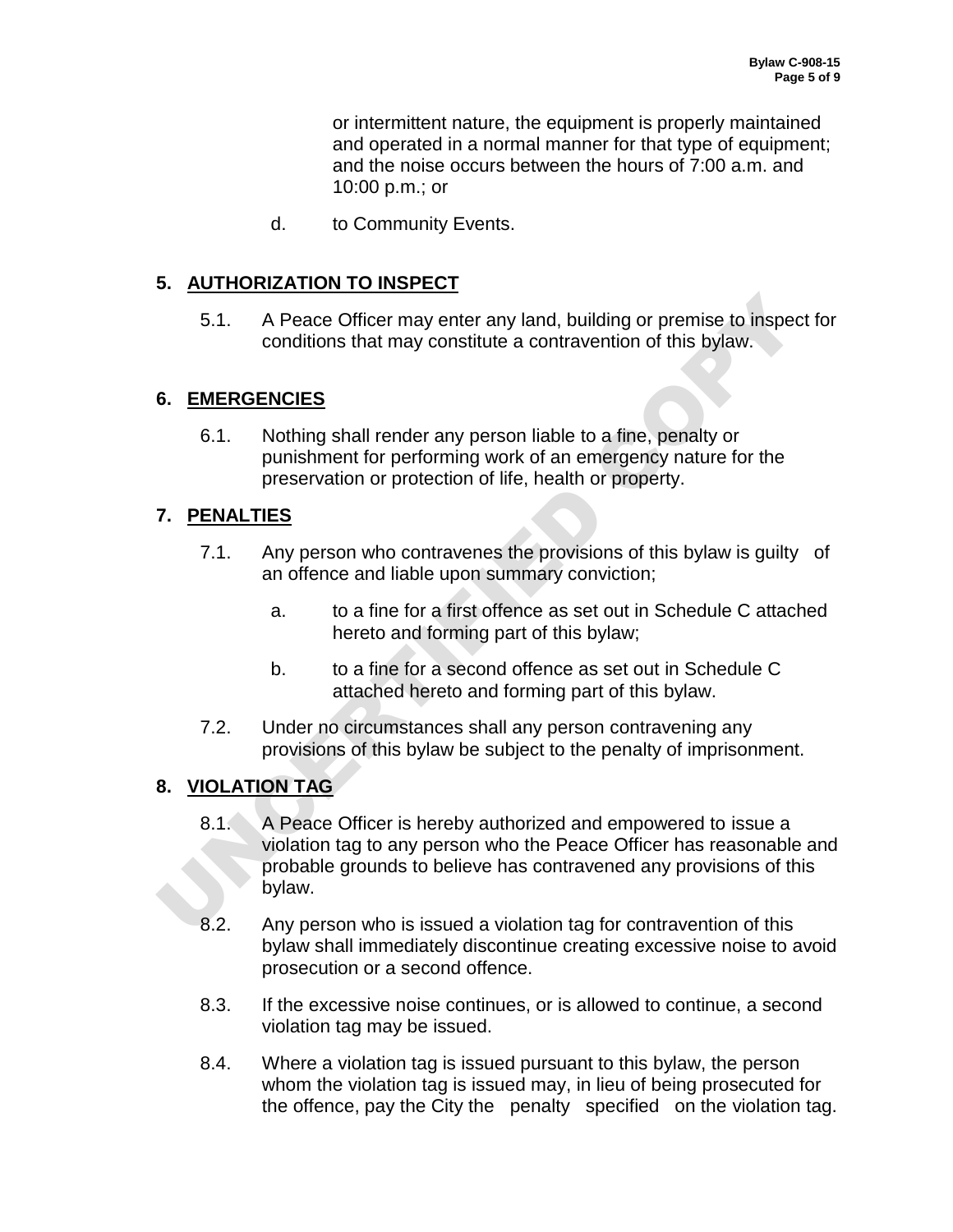## **9. VIOLATION TICKET**

- 9.1. If the penalty specified on the violation tag is not paid within the prescribed time period then a Peace Officer is hereby authorized and empowered to issue a violation ticket pursuant to Part II of the *Provincial Offences Procedure Act*, RSA, 2000, c. P-34.
- 9.2. Notwithstanding Section 8.1 of this bylaw a Peace Officer is hereby authorized and empowered to immediately issue a violation ticket pursuant to Part II of the *Provincial Offences Procedures Act*, RSA. 2000 c. P-34, as amended to any person who the Peace Officer has reasonable grounds to believe has contravened any provisions of this bylaw.

# **10. SEVERABILITY**

pursuant to Part II of the *Provincial Offences Procedures Act*, RSA.<br>
2000 c. P-34, as anended to any person who the Peace Officer ha:<br>
teaseable grounds to believe has contravened any provisions of the<br>
bylaw.<br>
10. <u>SEVE</u> 10.1. If at any time, any provision of this bylaw is declared or held to be illegal, invalid, or ultra vires, in whole or in part, then the provision shall not apply and the remainder of this bylaw shall continue in full force and effect and be construed as if it had been enacted without the illegal, invalid or ultra vires provision.

# **11. EFFECTIVE DATE**

11.1. This bylaw shall come into force and effect upon being given third and final reading.

# **12. REPEAL OF BYLAW C-475-03**

12.1. Bylaw C-475-03 is hereby repealed.

First Reading Carried 23 March 2015

Second Reading Carried 23 March 2015

Third Reading Carried 13 April 2015

Date Signed 20 April 2015

Mayor

 $\overline{\phantom{a}}$  , and the contract of the contract of the contract of the contract of the contract of the contract of the contract of the contract of the contract of the contract of the contract of the contract of the contrac

 $\overline{\phantom{a}}$  , and the contract of the contract of the contract of the contract of the contract of the contract of the contract of the contract of the contract of the contract of the contract of the contract of the contrac

City Clerk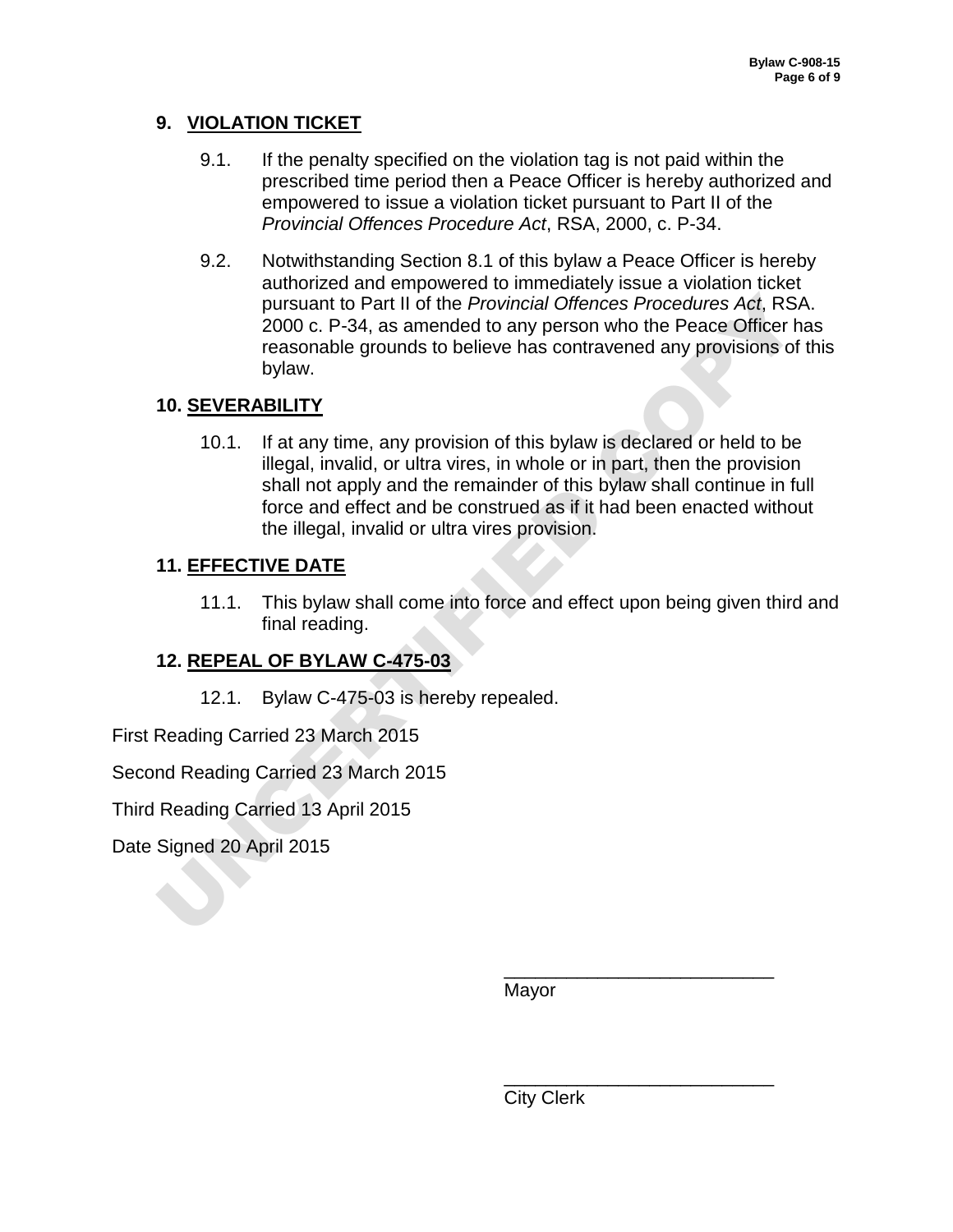### **SCHEDULE A – NOTICE OF ABATEMENT**

To:

l

 $\overline{a}$ 

 $\overline{a}$ 

 $\overline{a}$ 

You are hereby notified that on or about the \_\_\_\_\_\_\_\_ day of \_\_\_\_\_\_\_\_\_\_\_, 20\_\_\_ at approximately \_\_\_\_\_\_\_\_\_\_\_\_\_\_\_ a.m. /p.m., a Peace officer within the City of Spruce Grove observed a breach of the City of Spruce Grove Noise Control Bylaw No. C-###-15 at:

<u>. Andreas and the second contract of the second contract of the second contract of the second contract of the second</u>

The particulars of this contravention are:

SIMIDATED a.m., p.m., a Peace officer within the City of Spruce Grower Noise Control Bylaw No. C-###-15 at<br>verd a breach of the City of Spruce Grove Noise Control Bylaw No. C-###-15 at<br>anticulars of this contravention are: Pursuant to the Noise Control Bylaw No. C-###-15, you are hereby directed to abate/eliminate this noise by \_\_\_\_\_\_\_\_\_\_\_\_\_\_\_\_\_\_\_\_\_\_\_, 20\_\_\_\_\_\_\_.

**Officer** 

Any inquiries may be directed to: City of Spruce Grove Enforcement Services (780) 962-7585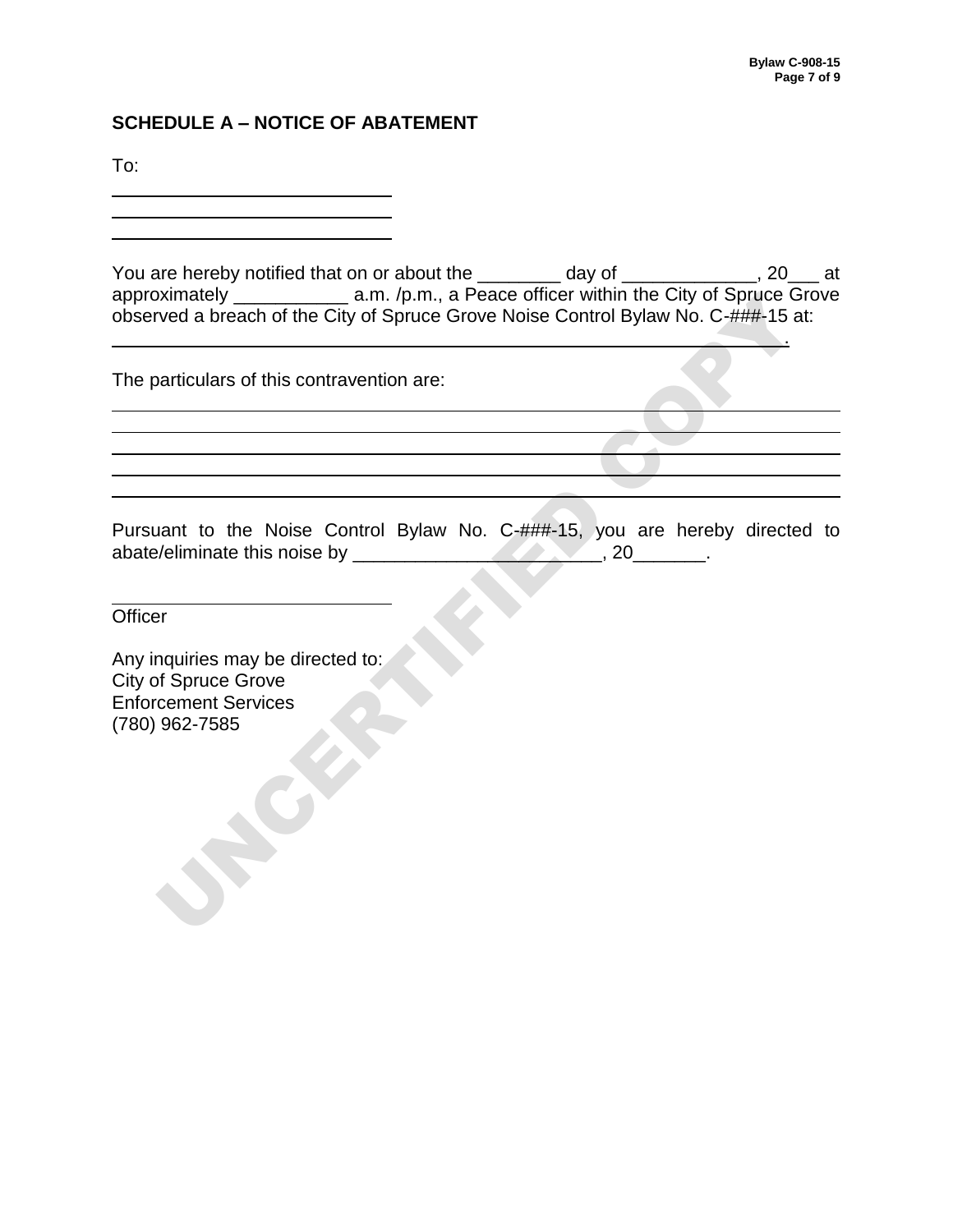#### **SCHEDULE B – HOURS DURING WHICH CONSTRUCTION EQUIPMENT NOISE IS PERMITTED**

7:00 a.m. – 10:00 p.m. 10:00 a.m. – 10:00 p.m.

UNCERTIFIED COPY

**Monday - Saturday Sundays, Statutory Holidays**